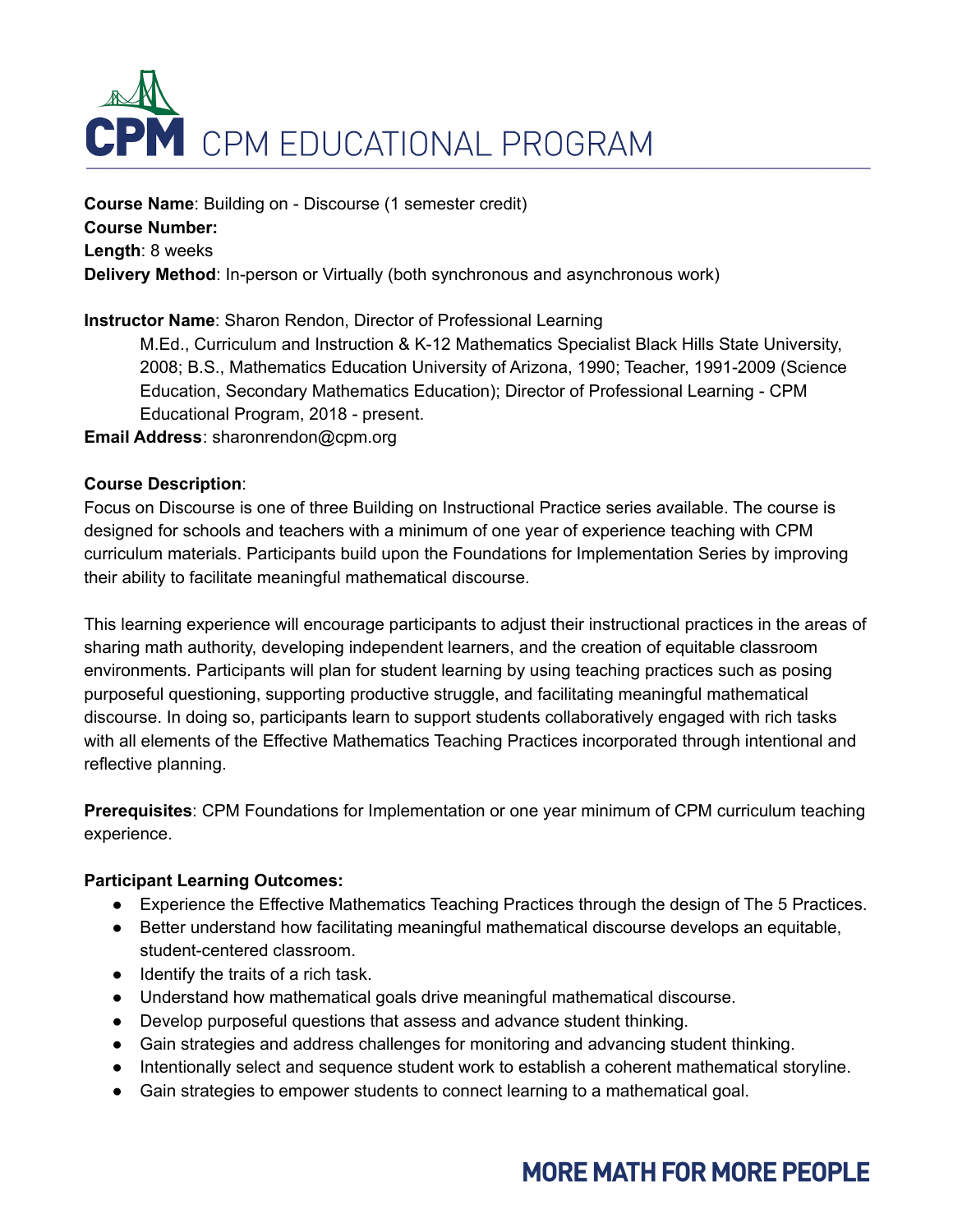● Gain strategies to address important elements of implementing mathematical discourse in the classroom.

#### **Course Specific Technical Requirements:**

Reliable internet access to CPM's Professional Learning Portal. The virtual sessions require participation using a microphone and webcam.

#### **Course Outline/Schedule:**

#### **Virtual Delivery Method Participants**

|                | <b>Topic</b>                                                                             | <b>Activities</b>                                         | <b>Time</b><br><b>Estimate</b> |
|----------------|------------------------------------------------------------------------------------------|-----------------------------------------------------------|--------------------------------|
| $\mathbf{1}$   | <b>Rich Mathematical</b><br><b>Tasks Foster</b><br><b>Discourse</b>                      | Session 1                                                 | 2 hours                        |
| $\overline{2}$ | <b>Mathematical Goals</b><br><b>Guide Discourse</b>                                      | Session 2                                                 | 2 hours                        |
| 3              | Monitoring and<br><b>Advancing Student</b><br><b>Thinking During</b><br><b>Discourse</b> | Session 3                                                 | 2 hours                        |
| $\overline{4}$ | Select & Sequence<br>Student Work To Tell a<br><b>Mathematical Story</b>                 | Session 4                                                 | 2 hours                        |
| 5              | <b>Connect Learning to</b><br>the Mathematical Goal                                      | Session 5                                                 | 2 hours                        |
| 6              | Taking Action to<br>Implement<br>Mathematical<br><b>Discourse</b>                        | Session 6                                                 | 2 hours                        |
| $\overline{7}$ | Additional reflection<br>and discussion                                                  | Building on Discourse on-demand<br>module and Action Plan | 9 hours                        |
|                |                                                                                          | <b>Total Hours</b>                                        | 21 hours                       |

#### **In-Person Delivery Method Participants**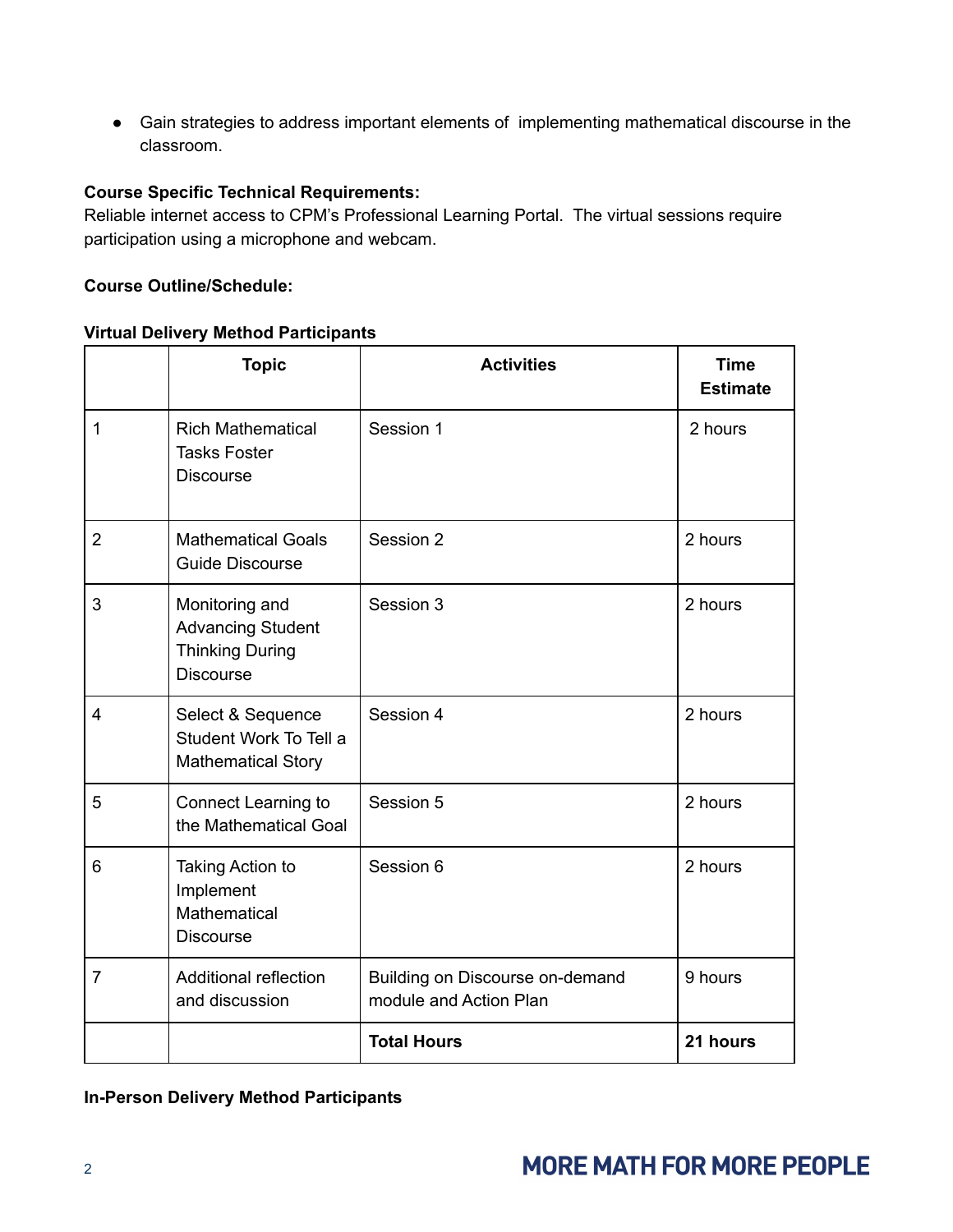|                | <b>Topic</b>                                                                               | <b>Activities</b>  | Time<br><b>Estimate</b> |
|----------------|--------------------------------------------------------------------------------------------|--------------------|-------------------------|
|                | <b>Rich Mathematical</b><br><b>Tasks and Setting</b><br><b>Clear Mathematical</b><br>Goals | Day 1              | 7 hours                 |
| $\overline{2}$ | <b>Planning to Support</b><br>and Share Student<br>Thinking in a Rich Task                 | Day 2              | 7 hours                 |
| 3              | Connecting and Taking<br>Action to Implement<br>Mathematical<br><b>Discourse</b>           | Day 3              | 7 hours                 |
|                |                                                                                            | <b>Total Hours</b> | 21 hours                |

#### **Course Requirements:**

- Active Participation in learning events
- Collaboration with team members during activities and discussions
- Completion of Learning Logs & Implementation Action Plan
- Posting to forums in asynchronous modules, as required
- Complete feedback for all sessions and modules

## **Course Evaluation Methods**:

**Direct measures**: During each learning session, participants will engage in the activities and record their attendance.

**Indirect measures**: During each learning session, participants will record important moments and reflect on their learning. These items will include items they may consider for their action plan.

## **Grading**:

Pass: 80% minimum attendance, participation, and completion of assignments required to pass. Fail: less than 80% attendance, participation, and completion of assignments required to pass

## **Attendance and Participation**:

CPM believes in mastery over time. To maximize learning opportunities and attain each of the session outcomes, we strongly encourage regular attendance and full engagement during instruction. By actively participating in sessions, activities, and asynchronous virtual components, you help ensure that all members of the class benefit from the insights and experiences that each person brings. Specifically,

● Attendance is required to at least 80% of all sessions to receive credit.